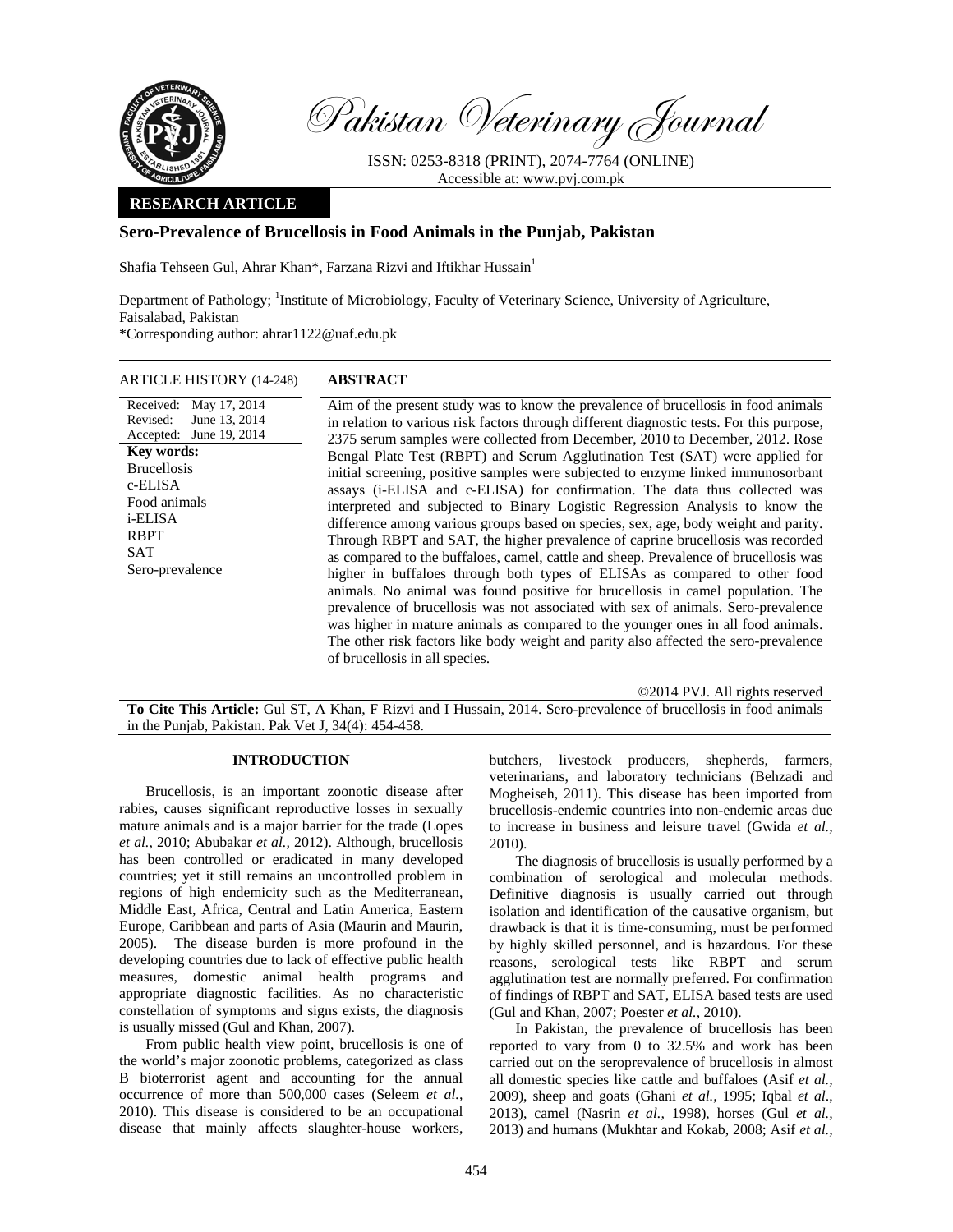2014). Recently, it was observed that the prevalence of brucellosis in animals is increasing day by day (Abubakar *et al.,* 2012). Mostly, this prevalence is based on RBPT and SAT. No further confirmation has been made. However, serological cross reactions have been demonstrated between *Brucella* species and other bacteria. The present project, therefore was planned to investigate the sero-prevalence of brucellosis in food animals through basic serological reactions and also through latest tests like i-ELISA and c-ELISA.

# **MATERIALS AND METHODS**

**Experimental animals:** For this study, 2375 food animals including cattle  $(n=475)$ , buffaloes  $(n=212)$ , sheep  $(n=1306)$ , goats  $(n=282)$  and camels  $(n=100)$  of both sexes were selected randomly from different Government farms in Punjab, Pakistan from December, 2010 to December, 2012. Two well-organized private farms of cattle and buffalo were also included in this study. About 5ml blood without anticoagulant was collected from above mentioned different food animals, serum was separated and stored at  $-20^{\circ}$ C till analysis for serodiagnosis.

**Sero-diagnosis:** The Rose Bengal plate test (RBPT) and serum agglutination test (SAT) were performed following the procedure described by Aldomy *et al.* (2009). The i-Elisa (*Brucella* i-ELISA Antibody Test, Kit # 10-2700- 10) and c-ELISA (*Brucella* Ab C-ELISA Test, Kit # 10- 2701-10) were performed by following the procedures described by the manufacturers (Brucellosis commercial ELISA kit manual procured from Svanova, Sweden). Various risk factors like species, age, sex, body weight and parity were considered to affect the prevalence of brucellosis.

**Statistical analysis:** Animals were divided into different groups based upon species (cattle, buffaloes, goats and sheep), sex (female, male), age {cattle (1-7, 8-14 and above 14 years), buffaloes (1-5, 6-10 and above 10 years), goats and sheep (0-12, 13-24, 25-36 and above 36 months)}, body weight (cattle, 100-300, 301-600 and above 600kg; buffaloes, 200-600 and 601-1000kg; goats, 10-30 and 31-60kg; and sheep, 10-40, 41-80kg) and parity (cattle and buffaloes, 0-5 and 6-10; goats and sheep, 0-3 and 4-7). Binary logistic regression analysis was applied through a statistical software MINITAB 16.0 version to know the difference in sero-prevalence among different groups on the basis of all four diagnostic tests applied.

### **RESULTS**

**Overall sero-prevalence of brucellosis:** Overall seroprevalence of brucellosis in different food animals was 12.29 and 4.58% through RBPT and SAT, respectively. Initial screening through RBPT showed that highest seroprevalence was in goats, followed by buffaloes, cattle and sheep. Sero-prevalence of brucellosis through SAT was 8.49, 7.57, 9.57 and 2.14% in buffaloes, cattle, goats and sheep, respectively (Table 1). The statistical analysis indicated that difference in sero-prevalence among various species was statistically significant (P<0.001)

through RBPT and SAT. Odds ratio indicated that chances of brucellosis sero-prevalence were higher in goats and lower in cattle and sheep as compared to buffaloes through both tests (Table 1).

The i-ELISA based sero-prevalence of brucellosis was 8.01, 16.31, 0, 6.73 and 1.76% in buffaloes, cattle, camels, goats and sheep, respectively and the difference among these species was statistically significant (Table 2). The difference in sero-prevalence on the basis of c-ELISA was also significant among different species. c-ELISA based sero-prevalence was 8.01, 6.94, 6.73 and 1.91% in buffaloes, cattle, goats and sheep, respectively. Odds ratio indicated that chances of brucellosis sero-prevalence were lower in cattle, goats and sheep as compared to buffaloes through both tests (Table 2).

**Sex based sero-prevalence of brucellosis:** In relation to sex, sero-prevalence of brucellosis in cattle was higher in females as compared to males, while in buffaloes, it was higher in males than females and the differences based upon sex in case of cattle and buffaloes were statistically non-significant through all four tests (Table 3). In goats, prevalence of brucellosis was higher in bucks as compared to does and the difference was statistically significant through all tests except RBPT. In sheep, seroprevalence of brucellosis was lower in ewes as compared to rams and the difference was statistically significant (P<0.001) through all four tests (Table 3).

**Age based sero-prevalence of brucellosis:** In cattle, **s**ero-prevalence of brucellosis was higher in sexually mature animals as compared to younger animals through all four diagnostic tests. But, the difference among different age groups was statistically non-significant. In buffaloes, sero-prevalence of brucellosis was also higher in sexually mature animals as compared to younger animals through all four diagnostic tests and the difference among three different groups was statistically significant on the basis of all tests (Table 4).

Sero-prevalence of brucellosis in small ruminants was higher in mature animals as compared to younger animals as it was observed in large animals. In goats, the difference in sero-prevalence among these four age groups was statistically significant (P<0.002) through RBPT, while it was non-significant through all other tests. In sheep, the difference among different age groups was statistically non-significant through all tests except c-ELISA, where difference was statistically significant (P<0.04) (Table 4).

**Body weight based sero-prevalence of brucellosis:** The difference in sero-prevalence of brucellosis in cattle was statistically significant among three body weight groups depending upon all the four diagnostic tests (Table 5) and highest prevalence was recorded in animals having >600 kg body weight as compared to the other two groups. While, in buffaloes it was non-significant through all the tests. In goats and sheep, statistically the difference among two groups was significant only through RBPT (Table 5) and prevalence was higher in animals having higher body weights.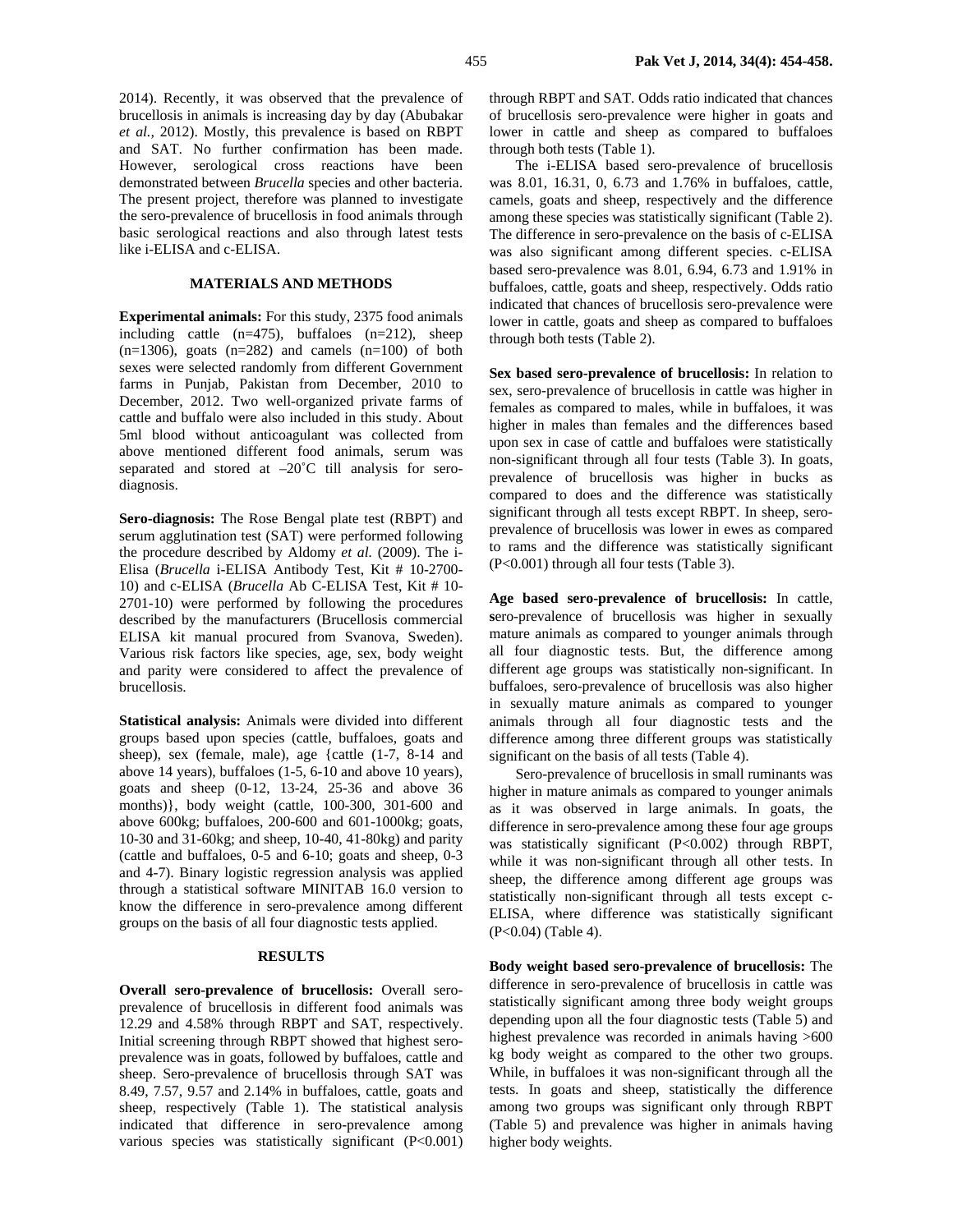**Table 1:** Sero-prevalence of brucellosis in food animals through RBPT and SAT

| <b>Species</b>                             | Total Animals                                                              | Rose Bengal Plate Test |                    |            | Serum Agglutination Test |                    |            |  |
|--------------------------------------------|----------------------------------------------------------------------------|------------------------|--------------------|------------|--------------------------|--------------------|------------|--|
|                                            |                                                                            | Positive (%)           | Coefficient±SE     | Odds Ratio | Positive (%)             | Coefficient±SE     | Odds Ratio |  |
| <b>Buffalo</b>                             | 212                                                                        | 27 (12.73)             | $-1.924 \pm 0.206$ |            | 18(8.49)                 | $-2.377 \pm 0.246$ |            |  |
| Cattle                                     | 475                                                                        | 49 (10.32)             | $-0.238 \pm 0.255$ | 0.79       | 36 (7.57)                | $-0.123 \pm 0.301$ | 0.49       |  |
| Goat                                       | 282                                                                        | 99 (35.10)             | $1.310 \pm 0.240$  | 3.71       | 27(9.57)                 | $0.132 \pm 0.318$  | 0.61       |  |
| Sheep                                      | 306                                                                        | 117 (8.95)             | $-0.394\pm0.227$   | 0.67       | 28(2.14)                 | $-1.443 \pm 0.311$ | 0.13       |  |
|                                            |                                                                            | Chi-square Value       | 125.095            |            |                          | 41.917             |            |  |
|                                            |                                                                            | P-value                | 0.001              |            |                          | 0.001              |            |  |
| Values in parenthesis indicate percentage. |                                                                            |                        |                    |            |                          |                    |            |  |
|                                            | <b>Table 2:</b> ELISA based sero-prevalence of brucellosis in food animals |                        |                    |            |                          |                    |            |  |

| י שטוט ביט וויונועט ווי טעטנים אין פונימונונים טו טו טניםוטטוט ווי וטטט מווווועוט |               |                  |                    |                          |              |                           |            |  |
|-----------------------------------------------------------------------------------|---------------|------------------|--------------------|--------------------------|--------------|---------------------------|------------|--|
| <b>Species</b>                                                                    | Total Animals | i-ELISA          |                    |                          | c-ELISA      |                           |            |  |
|                                                                                   |               | Positive (%)     | Coefficient±SE     | Odds Ratio               | Positive (%) | Coefficient <sub>SE</sub> | Odds Ratio |  |
| <b>Buffalo</b>                                                                    | 212           | 17 (8.01)        | $-2.439 \pm 0.252$ | $\overline{\phantom{0}}$ | 17(8.01)     | $-2.439 \pm 0.252$        |            |  |
| Cattle                                                                            | 475           | 30(6.31)         | $-0.257 \pm 0.315$ | 0.77                     | 33 (6.94)    | $-0.155 \pm 0.310$        | 0.86       |  |
| Goat                                                                              | 282           | 19(6.73)         | $-0.187 \pm 0.346$ | 0.83                     | 19(6.73)     | $-0.187 \pm 0.346$        | 0.83       |  |
| Sheep                                                                             | 1306          | 23(1.76)         | $-1.581 \pm 0.328$ | 0.21                     | 25(1.91)     | -1.496±0.323              | 0.22       |  |
|                                                                                   |               | Chi-square Value | 33.5135            |                          |              | 33.4682                   |            |  |
|                                                                                   |               | P-value          | 0.001              |                          |              | 0.001                     |            |  |

Values in parenthesis indicate percentage.

**Parity based sero-prevalence of brucellosis:** Seroprevalence of brucellosis was higher in animals having 6- 10 parity as compared to those having 0-5 parity in cattle and buffaloes, the difference was statistically significant (P<0.004) through RBPT only in cattle, but it was nonsignificant through all other tests in animals of the two species (Table 6).

In goats, sero-prevalence of brucellosis in two groups based upon parity was higher in animals having 4-7 parity as compared to those having 0-3 parity the difference between these two groups was statistically significant on the basis of all diagnostic tests, except RBPT (Table 6). Difference in sero-prevalence of ovine brucellosis in two groups based upon parity was statistically non-significant (Table 6). However, prevalence of brucellosis in ewes having more than 4 lactations was more as compared to those having less than 4 number of lactations. Parity based results indicated that animals having more parity were more prone to the brucellosis.

### **DISCUSSION**

Brucellosis is a highly contagious bacterial disease which is not only of zoonotic importance but is also a disease of economic importance. It adversely affects the productive and reproductive potential of animals in terms of reduction or complete cessation of milk production after abortion, loss of young ones and temporary or permanent infertility (Gul and Khan, 2007; Shabbir *et al*., 2013).

Overall sero-prevalence of brucellosis in different food animals was 12.29 and 4.58% through RBPT and SAT, respectively. The highest sero-prevalence of brucellosis was recorded in goats, followed by buffaloes, cattle and sheep on the basis of RBPT and SAT. The odds ratio indicated that the brucellosis occurrence chances were higher in goats as compared to the other species. The published literature also indicated that the prevalence of caprine brucellosis was higher as compared to the other types of brucellosis (Akbarmehr and Ghiyamirad, 2011). It might be due to fact that in husbandry practices, these animals are usually kept overcrowded and reared in open system with different ages and without differentiation of aborted and pregnant ones and even males and females are

housed together with high stocking density, all these factors play important role in the spread of the infection. Another reason could be that in traditional farming, farmer does not have knowledge about brucellosis and usually keep *Brucella* infected animals for breeding purpose which serves as source of infection.

Through i-ELISA, the highest sero-prevalence was recorded in buffaloes, followed by goats, cattle and sheep. The i-ELISA based sero-prevalence of brucellosis in cattle was lower than the recently reported prevalence in Pakistan which was 20%, but in buffaloes it was higher which was 0.0-7.74% (Abubakar *et al.,* 2010). Overall prevalence of brucellosis in camel population was recorded 0% which is in accordance to the previous results in which prevalence of brucellosis in camel had been reported to be 0.0-17.20% (Gul and Khan, 2007). A wide variation in brucellosis prevalence among different food animal species could be due to difference in prevalence of the disease in that geographic region, diagnostic tests applied, close contact with infected domestic and wild animals, population intensity or husbandry system being practiced (Sikder *et al.,* 2012; Gul *et al.,* 2013).

In this study, a non-significant difference was observed in sero-prevalence of brucellosis on the basis of sex in bovines and it was in accordance to the results previously reported that the prevalence of brucellosis appeared not to be associated with sex and disease prevalence was as frequent in males as in females (Akbarmehr and Ghiyamirad, 2011; Asmare *et al.,* 2013). In case of caprine and ovine brucellosis, prevalence was higher in males as compared to females as has also been expressed by Rahman *et al.* (2011). However, these results contradict with previous reports, where it was stated that prevalence in females was significantly higher than males (Khan *et al.,* 2009; Omer *et al.,* 2010; Junaidu *et al.,* 2011).

In the present study, sero-prevalence of brucellosis was higher in sexually mature animals as compared to younger animals in buffaloes. The same was true in case of caprine brucellosis on the basis of RBPT and in ovine brucellosis on the basis of c-ELISA. These results are in accordance to the previous reports which stated that the prevalence of brucellosis appears to be associated with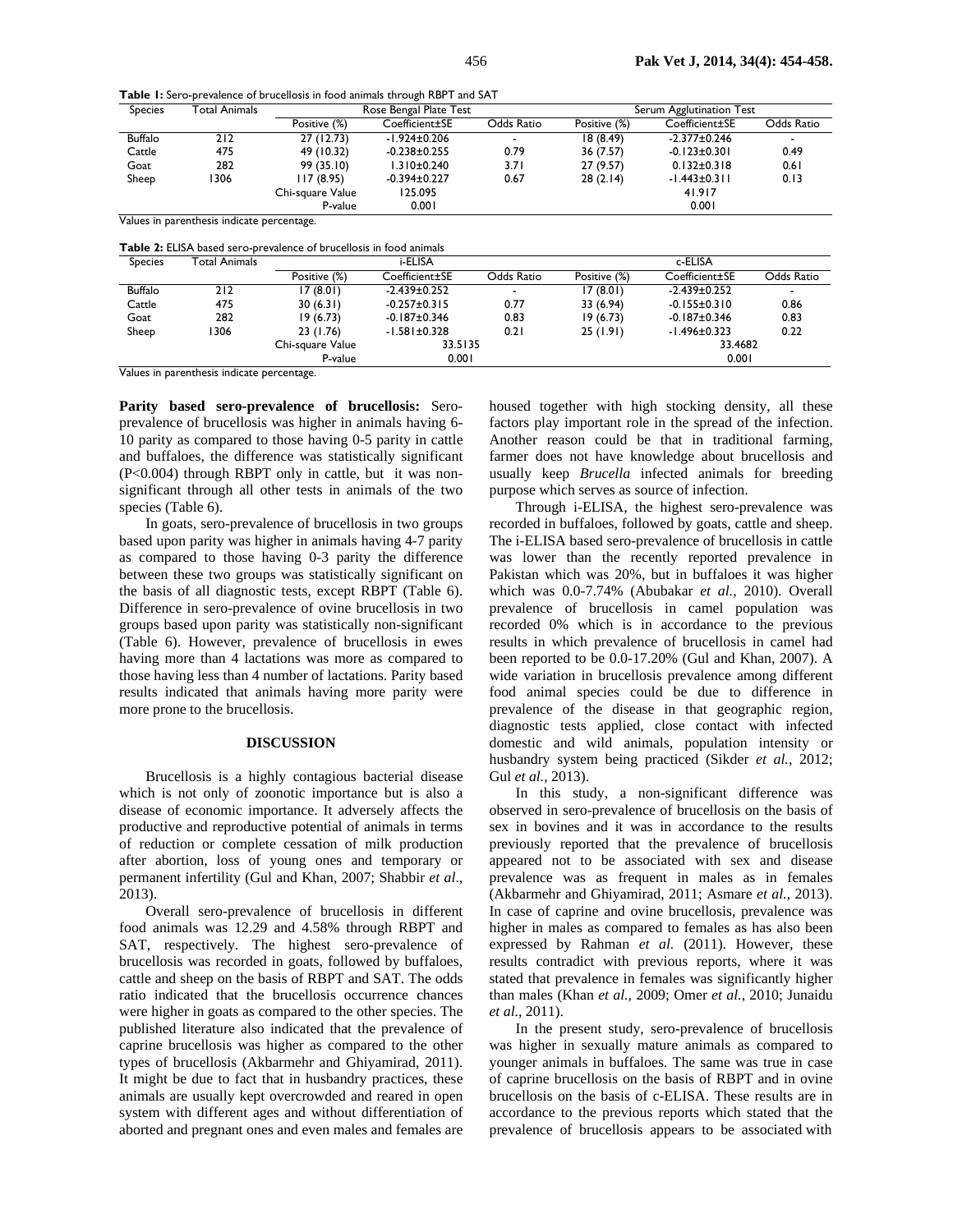**Table 3:** Sex based sero-prevalence of brucellosis in food animals (%)

| Test        | Sex     | <b>Species</b> |                  |       |       |  |
|-------------|---------|----------------|------------------|-------|-------|--|
|             |         | Cattle         | <b>Buffaloes</b> | Goats | Sheep |  |
| <b>RBPT</b> | Female  | 10.65          | 12.37            | 34.27 | 8.25  |  |
|             | Male    | 0              | 20               | 41.17 | 24.1  |  |
|             | P-value | 0.068          | 0.508            | 0.434 | 0.001 |  |
| <b>SAT</b>  | Female  | 7.82           | 8.41             | 7.25  | 1.52  |  |
|             | Male    | 0              | 10               | 26.47 | 15.51 |  |
|             | P-value | 0.121          | 0.864            | 0.002 | 0.001 |  |
| i-ELISA     | Female  | 6.52           | 7.92             | 4.83  | 1.36  |  |
|             | Male    | 0              | 10               | 20.58 | 10.34 |  |
|             | P-value | 0.158          | 0.819            | 0.002 | 0.001 |  |
| c-ELISA     | Female  | 7.17           | 7.92             | 5.24  | 1.44  |  |
|             | Male    | 0              | 10               | 17.64 | 12.06 |  |
|             | P-value | 0.138          | 0.819            | 0.019 | 0.001 |  |

|         |                    | <b>Table 4:</b> Age based sero-prevalence of brucellosis in food animals (%) |
|---------|--------------------|------------------------------------------------------------------------------|
| Species | $\Delta$ ge Groups | Tast                                                                         |

| oheries          | <b>ALCO OF A</b> | ט כא        |       |         |         |
|------------------|------------------|-------------|-------|---------|---------|
|                  |                  | <b>RBPT</b> | SAT   | i-ELISA | c-ELISA |
| Cattle           | $1-7$            | 7.48        | 7.08  | 5.51    | 6.29    |
|                  | $8 - 14$         | 13.17       | 7.80  | 7.31    | 7.80    |
|                  | Above 14         | 18.75       | 12.5  | 6.25    | 6.25    |
|                  | P-value          | 0.078       | 0.751 | 0.733   | 0.816   |
| <b>Buffaloes</b> | 1-5              | 6.75        | 2.70  | 1.35    | 1.35    |
|                  | $6 - 10$         | 12.12       | 10.10 | 10.10   | 10.10   |
|                  | Above 10         | 25.64       | 15.38 | 15.38   | 15.38   |
|                  | P-value          | 0.023       | 0.038 | 0.009   | 0.009   |
| Goats            | $0 - 12$         | 7.69        | 0     | 0       | 0       |
|                  | 13-24            | 29.03       | 8.06  | 4.83    | 4.83    |
|                  | 25-36            | 41.97       | 8.64  | 6.17    | 8.64    |
|                  | Above 36         | 39.82       | 13.27 | 9.73    | 7.96    |
|                  | P-value          | 0.002       | 0.069 | 0.139   | 0.195   |
| Sheep            | $0 - 12$         | 6.31        | 2.10  | 0       | 0       |
|                  | 13-24            | 12.85       | 5.0   | 3.57    | 4.28    |
|                  | 25-36            | 7.37        | 2.45  | 2.18    | 2.45    |
|                  | Above 36         | 9.36        | .4    | l.41    | .4      |
|                  | P-value          | 0.208       | 0.105 | 0.098   | 0.040   |

Age of cattle/buffaloes in years while age of goats/sheep in months.

**Table 5:** Body weight based sero-prevalence of brucellosis in food animals (%)

| <b>Species</b>   | Body Weight (kg) | Test        |       |         |         |
|------------------|------------------|-------------|-------|---------|---------|
|                  |                  | <b>RBPT</b> | SAT   | i-ELISA | c-ELISA |
| Cattle           | 100-300          | 6.97        | 4.65  | 3.87    | 3.87    |
|                  | 301-600          | 10.54       | 7.53  | 6.32    | 7.53    |
|                  | Above 600        | 35.71       | 35.71 | 28.57   | 21.42   |
|                  | P-value          | 0.000       | 0.001 | 0.003   | 0.002   |
| <b>Buffaloes</b> | 200-600          | 10          | 7.9   | 6.92    | 6.92    |
|                  | 601-1000         | 17.07       | 9.75  | 9.75    | 9.75    |
|                  | P-value          | 0.137       | 0.602 | 0.464   | 0.464   |
| Goat             | $10-30$          | 19.23       | 6.15  | 3.84    | 4.61    |
|                  | $31 - 60$        | 48.68       | 12.5  | 9.21    | 8.55    |
|                  | P-value          | 0.000       | 0.066 | 0.067   | 0.182   |
| Sheep            | $10-40$          | 6.87        | 1.87  | 1.56    | 1.40    |
|                  | 41-80            | 10.96       | 2.40  | 1.95    | 2.40    |
|                  | P-value          | 0.009       | 0.510 | 0.592   | 0.186   |

**Table 6:** Parity based sero-prevalence of brucellosis in food animals (%)

| <b>Species</b>   | Parity   | Test        |            |         |         |
|------------------|----------|-------------|------------|---------|---------|
|                  |          | <b>RBPT</b> | <b>SAT</b> | i-ELISA | c-ELISA |
| Cattle           | 0-5      | 8.33        | 6.66       | 5.55    | 6.38    |
|                  | $6 - 10$ | 19          | 12         | 10      | 10      |
|                  | P-value  | 0.004       | 0.094      | 0.129   | 0.233   |
| <b>Buffaloes</b> | $0 - 5$  | 12          | 8          | 6.4     | 7.2     |
|                  | $6 - 10$ | 12.98       | 9.09       | 10.38   | 9.09    |
|                  | P-value  | 0.837       | 0.787      | 0.314   | 0.631   |
| Goats            | $0 - 3$  | 33.48       | 5.04       | 3.21    | 2.75    |
|                  | 4-7      | 40          | 23.33      | 16.66   | 23.33   |
|                  | P-value  | 0.485       | 0.002      | 0.008   | 0.000   |
| Sheep            | $0 - 3$  | 8.34        | 1.07       | 0.94    | 0.94    |
|                  | 4-7      | 8.11        | 2.17       | 1.98    | 2.17    |
|                  | P-value  | 0.887       | 0.123      | 0.125   | 0.076   |

age (Bekele *et al.,* 2011) and prevalence was low in young stock than the adults (Sanogo *et al.,* 2012). Age is known as one of the intrinsic factors influencing the seropositivity of brucellosis (Megersa *et al.,* 2011). This influence can be explained by the fact that brucellosis is essentially a disease of the sexually mature animals, the predilection site being the reproductive tract, especially the gravid uterus (Abubakar *et al.,* 2012). So, susceptibility of an animal increases after sexual maturity in both sexes, because sex hormones and erythritol stimulate the growth of *Brucella* organism. Younger animals tend to be more resistant to *Brucella* infections; however, latent infections can occur in these animals (Gul *et al.,* 2013).

In relation to body weight, sero-prevalence of brucellosis in cattle with >600 kg body weight was higher than other groups. In goats and sheep, such difference was observed only through RBPT. This might be due to the fact that the body weight of mature animals was higher as compared to immature or younger calves, so the prevalence was higher in these animals.

A significant difference (P<0.05) was observed in sero-prevalence of brucellosis based upon parity through RBPT in cattle and in goats through SAT, i-ELISA and c-ELISA. Sero-prevalence based upon parity was higher in animals having more parity. It is due to the reason that prevalence of brucellosis increases with repeated exposure to parturition and other physiological stresses during gestation (Matope *et al.,* 2011; Hadush *et al.,* 2013).

**Conclusion:** Brucellosis is a highly contagious and zoonotic disease, resulting in heavy economic losses. The prevalence of the disease is associated with species, age, body weight and parity. Brucellosis is more prevalent in buffaloes as compared to the other food animals and also mature animals are at higher risk as compared to younger animals. However, it is not associated with the sex of the animal.

**Acknowledgment:** Financial support of the Higher Education Commission, Islamabad through Project # 20- 1795/R&D, titled "Molecular Pathobiology of Brucellosis in Food Animals and Humans" is highly appreciated.

**Author's contribution:** STG and AK conceived the idea, designed the project, executed the experiment and analyzed the sera and data. All authors were involved in the interpretation of the data, write up and revision of the manuscript.

### **REFERENCES**

- Abubakar M, M Mansoor and MJ Arshed, 2012. Bovine brucellosis: old and new concepts with Pakistan perspective. Pak Vet J, 32: 147- 155.
- Abubakar M, MJ Arshed, M Hussain, Ehtisham-ul-Haq and Q Ali, 2010. Serological evidence of *Brucella abortus* prevalence in Punjab province, Pakistan-a cross-sectional study. Transbound Emerg Dis, 57: 443-447.
- Akbarmehr J and M Ghiyamirad, 2011. Serological survey of brucellosis in livestock animals in Sarab City (East Azarbayjan province), Iran. Afr J Microbiol Res, 5: 1220-1223.
- Aldomy F, M Alkhawaldeh and IB Younis, 2009. Immune responses of goats (Shami breed) to vaccination with a full, reduced and conjunctival dose of brucevac (*Brucella melitensis* Rev.1) vaccine. Pak Vet J, 29: 149-153.
- Asif M, AR Awan, ME Babar, A Ali, S Firyal and QM Khan, 2009. Development of genetic marker for molecular detection of *Brucella abortus*. Pak J Zool Suppl Ser, 9: 267-271.